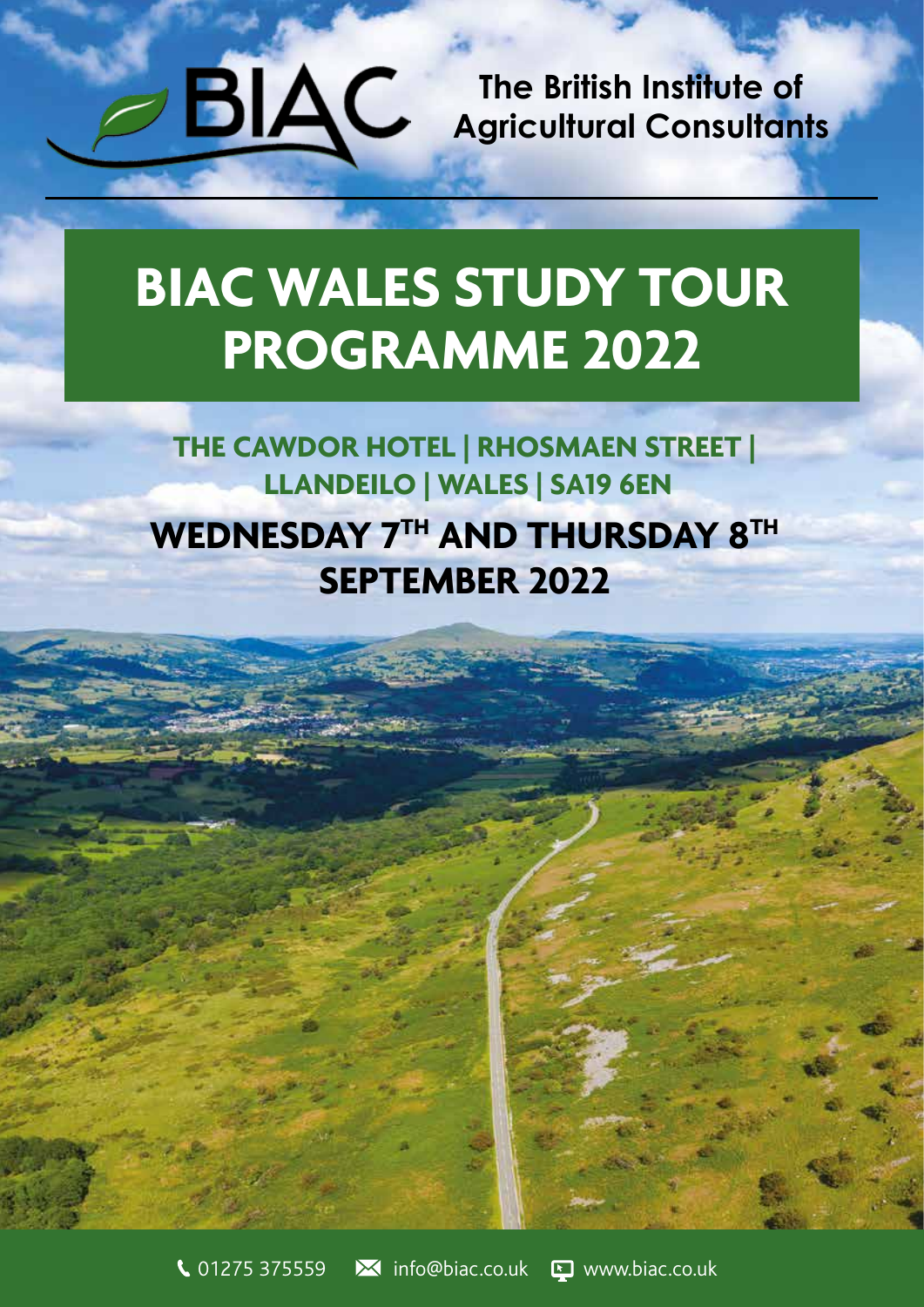# **WEDNESDAY 7TH SEPTEMBER THURSDAY 8TH SEPTEMBER**

| <b>TIME</b> | <b>DETAILS</b>                                                                                 |
|-------------|------------------------------------------------------------------------------------------------|
| 8.00am      | Breakfast followed by check out of accommod                                                    |
| 9.00am      | Depart by coach                                                                                |
| 10.15am     | Visit to Norton Farm, Rosemarket, Milford Hav<br>Tour of large mixed farming operation growing |
| 12.00pm     | Depart by coach to visit to Gelli Aur Agricultura                                              |
| 1.15pm      | Lunch in Gelli Aur Agricultural College, Gelli Aur                                             |
| 2.00pm      | Tour of the Gelli Aur Agricultural College Farm<br>and release back as clean water.            |
| 4.00pm      | Depart by coach and return to The Cawdor Ho                                                    |
| 4.30pm      | Afternoon tea & cake                                                                           |
| 5.00pm      | Depart                                                                                         |









ven SA73 1JD. potatoes, processing facilities, corn, beef and sheep.

r College Farm, Golden Grove, Carmarthen

Slurry Project which aims to extract water from slurry to treat

tel, Rhosmaen Street, Llandeilo, Wales SA19 6EN





| <b>TIME</b> | <b>DETAILS</b>                                                                                                                                                        |  | <b>TIME</b> | <b>DETAILS</b>                                                                                                    |
|-------------|-----------------------------------------------------------------------------------------------------------------------------------------------------------------------|--|-------------|-------------------------------------------------------------------------------------------------------------------|
| 8.30am      | Registration, tea/ coffee & pastries at The Cawdor Hotel, Rhosmaen Street, Llandeilo, Wales SA19 6EN                                                                  |  | 8.00am      | Breakfast followed by check out of accommodation                                                                  |
| 9.00am      | Depart hotel                                                                                                                                                          |  | 9.00am      | Depart by coach                                                                                                   |
| 10.30am     | Visit to Bryn Group, Gelliargwellt Farm - www.bryngroup.co.uk<br>Spend the morning touring the Dairy Farm, Recycling Plant, Renewables Installations and Quarry Works |  | 10.15am     | Visit to Norton Farm, Rosemarket, Milford Haven SA73 1<br>Tour of large mixed farming operation growing potatoes, |
| 1.00pm      | Lunch in the meeting room at The Dairy Parlour, Gelliargwelt Farm.                                                                                                    |  | 12.00pm     | Depart by coach to visit to Gelli Aur Agricultural College.                                                       |
| 2.00pm      | Depart for Penderyn Gin & Whiskey Distillery, Pontpren, Pontbren Llwyd, Aberdare CF44 OSX                                                                             |  | 1.15pm      | Lunch in Gelli Aur Agricultural College, Gelli Aur College F                                                      |
| 3.00pm      | Tour of Distillery and whiskey tasting - https://www.penderyn.wales/                                                                                                  |  | 2.00pm      | Tour of the Gelli Aur Agricultural College Farm Slurry Proj<br>and release back as clean water.                   |
| 4.30pm      | Depart and return hotel                                                                                                                                               |  |             |                                                                                                                   |
| 5.30pm      | Check in at The Cawdor Hotel Rhosmaen Street, Llandeilo, Wales SA19 6EN                                                                                               |  | 4.00pm      | Depart by coach and return to The Cawdor Hotel, Rhosm                                                             |
|             |                                                                                                                                                                       |  | 4.30pm      | Afternoon tea & cake                                                                                              |
| 6.30pm      | Pre-dinner drinks in the bar at The Cawdor Hotel                                                                                                                      |  | 5.00pm      | Depart                                                                                                            |
| 7.30pm      | Private dinner at The Cawdor Hotel                                                                                                                                    |  |             |                                                                                                                   |